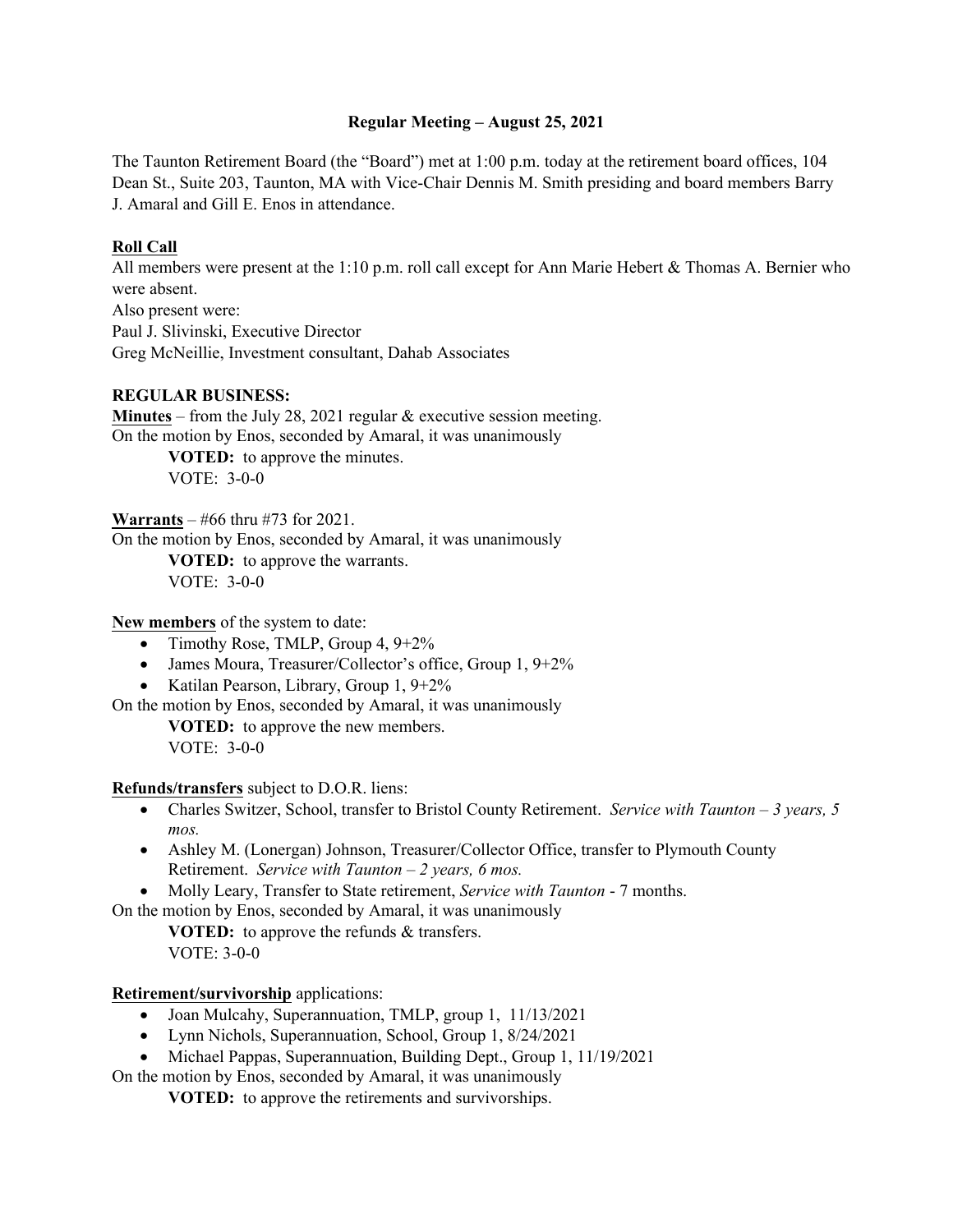VOTE: 3-0-0

# **Deaths**

- Maureen Clark (alternate payee) dod: 7/18/21. Restore Armand Emond QDRO to full allowance.
- Richard Lajoie (TMLP) Superannuation, DOD 8/12/21, Option C survivorship to Vivian Lajoie
- Francis Leonard Jr. (TMLP) Accidental Disability, DOD 8/15/21, Section 101 survivorship to Gail Leonard. Mr. Leonard died of causes unrelated to his disability.

On the motion by Enos, seconded by Amaral, it was unanimously

**VOTED:** to acknowledge deaths and approve section 101 survivorship to Gail Leonard. VOTE: 3-0-0

**Make-up/redeposits** and liability for creditable service: There were none.

**PERAC** Memo's and correspondence:

- PERAC Memo  $\text{\#22/2021}$  Reinstatement to Service under G.L. c. 32 sec 105
- $\bullet$  PERAC Memo #23/2021 91A PROSPER TASKS
- PERAC Memo #24/2021 Important Amendment to G.L. 32, Section 100

On the motion by Enos, seconded by Amaral, it was unanimously

**VOTED:** to receive and place on file. VOTE: 3-0-0

**Investments** & accounting:

Accounting reports for m/e  $06/30/2021$  – Trial Balance, Cash Receipts & Disbursements, and Journal Entries. Bristol County Savings Bank Checking account statement and reconciliation as of m/e 06/30/2021. After full review of all reports, the Board voted as follows:

On the motion by Enos, seconded by Amaral, it was unanimously

**VOTED:** to approve accounting reports for m/e  $06/30/2021 -$ Trial Balance, Cash Receipts & Disbursements, and Journal Entries; the Bristol County Savings Bank Checking account statement and reconciliation as of 06/30/2021. VOTE: 3-0-0

• Investment Purchases (\$16,216,674.25) and Sales \$16,216,685.91 for m/e  $06/30/2021$  from People's United Bank report.

On the motion by Enos, seconded by Amaral, it was unanimously

**VOTED**: to approve the purchases & sales as of 06/30/2021. VOTE: 3-0-0

# **Funding & Budget requests**:

Budget expenditures and account balances thru  $m/e$  07/31/2021.

On the motion by Enos, seconded by Amaral, it was unanimously

**VOTED:** to approve expenditures & balances and place on file. VOTE: 3-0-0

**Travel, Education** & Conferences: There were none.

**Legal** matters:

• Legal expenses of \$5,113.00 for m/e 07/31/2021 for Atty. Michael Sacco. On the motion by Enos, seconded by Amaral, it was unanimously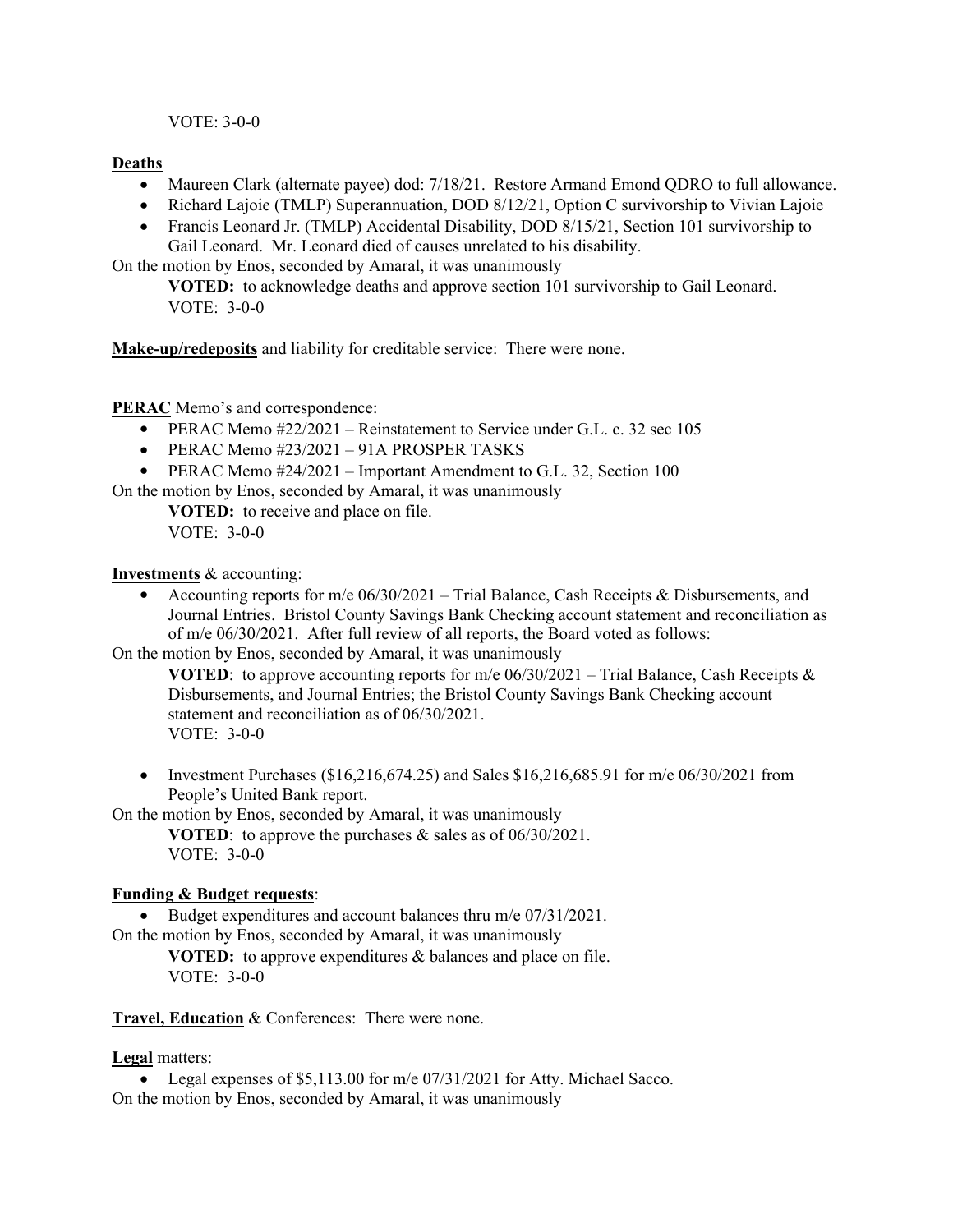**VOTED:** to the legal expenses for m/e 07/31/2021. VOTE: 3-0-0

## **Executive Director's report**

 David Pereira – PERAC annual report of earnings for 2020. Mr. Pereira has recently sent in missing items to PERAC but page 2 of IRS form 1040 still missing.

On the motion by Enos, seconded by Amaral, it was unanimously **VOTED:** to give Mr. Pereira one additional month to comply. VOTE: 3-0-0

- RFP's Actuarial consulting services due  $10/5/2021$  FYI to the board.
- Involuntary ADR application from Fire Chief on firefighter Lawrence Gantz. This will be scheduled for the September meeting for an evidentiary review.
- September regular meeting date currently set for  $9/22$  possibly change to  $9/29$  because Ex. Director will be on vacation that week. The board left the date as of 9/22/2021 and Asst. Director Karen Medeiros will cover the meeting in the Exec. Director's absence.
- November & December regular meetings set date(s). The board set  $11/24/2021$  @ 9:00 am and  $12/22/2021$  @ 9:00 am.
- Office lease and petition of landlord Don Emond to the Taunton Planning Board to change a portion of our office building from commercial use into mixed-use/residential. The board asked the Ex. Director to contact Mr. Emond to find out what the particular plans are and what impact, if any, it could have on our offices.
- Supplementary regulation on pro-ration of creditable service for part-time versus full-time work. Ex. Director noted that certain contracts have been recently updated to change the definition of "full-time" regular hours from 32.5 hrs/week to 35 hrs/week and in some cases to 40 hrs/week. The board discussed if creditable service should still be prorated in such instances if the employees don't have a change in job title, pay grade, etc. This is simply a change to the definition of full-time. The board instructed the Ex. Director to contact board attorney Michael Sacco to get an opinion on this matter.

# **EXECUTIVE SESSION:** There were none.

**OLD BUSINESS**: There were none.

### **NEW BUSINESS**: There were none.

### **Investment matters:**

The Board met with investment consultant Greg McNeillie of Dahab Associates to review investment performance as of q/e June 30, 2021, annual manager review schedules, and cash needs for retiree payroll.

### **Investment performance q/e 06/30/21**

Mr. McNeillie presented the board with a report detailing performance as of  $q/e$  06/30/2021. The assets performed +5.9% for the quarter versus the policy index of +5.9% which ranked the plan in the  $18<sup>th</sup>$ percentile of the investing universe. Total assets stood at \$420 mm at 06/30/2021. All managers were reviewed versus their respective benchmarks. Overall, managers are performing within their guidelines and the board was pleased with the performance.

Ex. Director Slivinski discussed future cash needs for payroll. Mr. McNeillie recommended pulling funds from large-cap growth equity with Polen Capital which is currently over-allocated. Ex. Director mentioned a need for \$3 mm.

On the motion by Enos, seconded by Amaral, it was unanimously